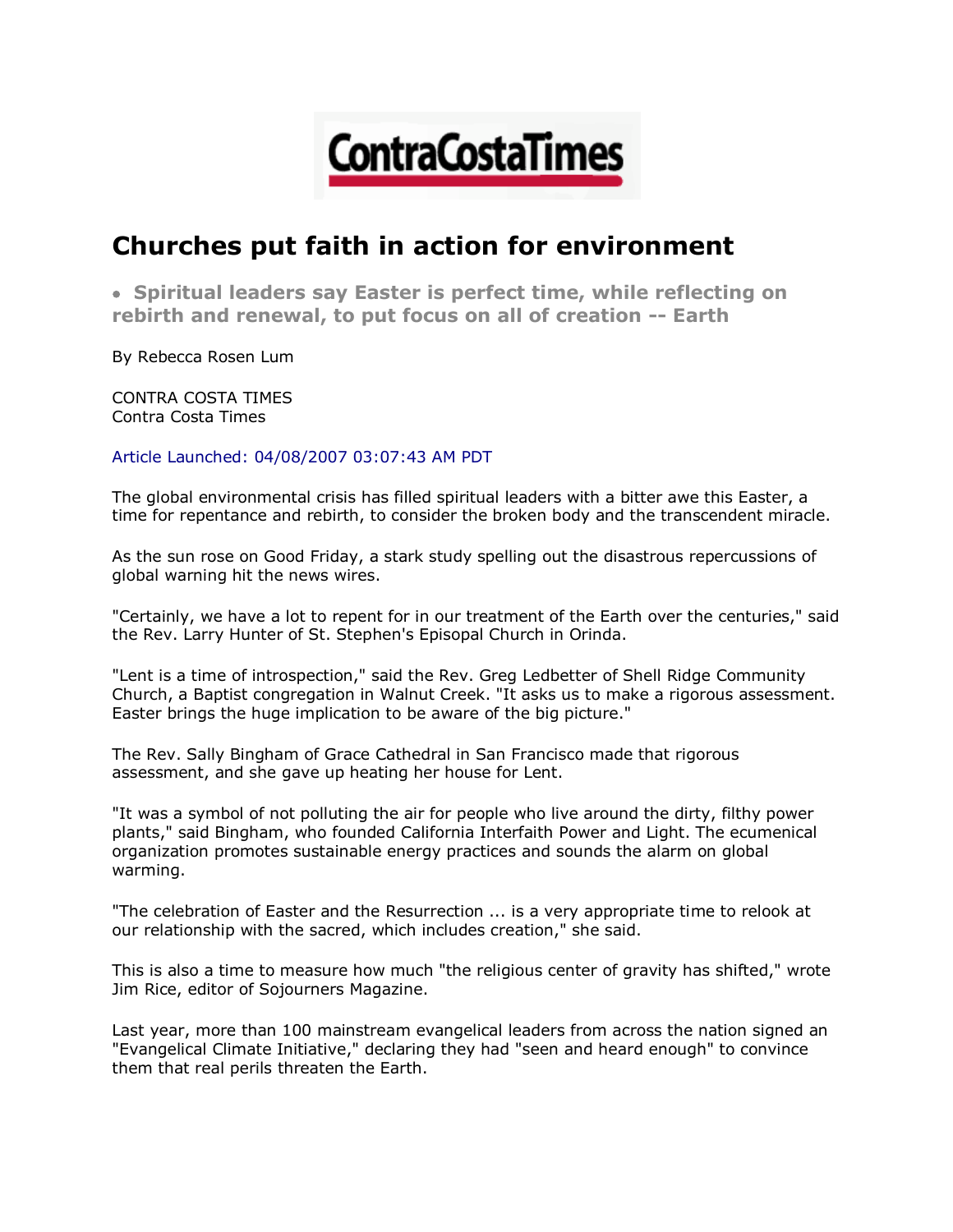"Human-induced climate change is real," the statement says.

The second in a series of four reports by the International Panel on Climate Change, released in Brussels, Belgium, on Thursday, predicts widespread suffering and starvation as the result of global warming -- a steady increase in the Earth's average temperature triggered by fossil fuels and industrial pollution.

The changes seem to be motivating churches. In the past six months, 70 congregations have joined Interfaith Power and Light, which now has 460 members.

"We may damage the world, but with a renewed attentiveness we can heal it," said Ledbetter.

That message dates to biblical times, said the Rev. Peter Whitelock, spiritual leader of Layfayette-Orinda Presbyterian Church. The Apostle Paul lamented the burden of human selfishness weighing down creation, and he spoke of the glory of the Resurrection as a power to be turned loose in people, Whitelock said.

"There is a sense in this that the Resurrection is more than a one-time event but is rather a reality to shape and transform our lives so that we can truly live as God's children," he said. "This will be good news to the creation, too."

The link between the Lenten period and stewardship of the environment can be quite literal, said the Rev. Faye Orton Matthews of Lafayette Christian Church.

Repentance is not complete without making a change, she said, and nature often inspires spiritual and emotional healing that change compels.

"There's a great connection between resurrection and what we learn from nature," she said. "When we destroy those images of God and they pass away from us, it's tragic."

Her church leaders acted on that faith after they began to clear two wooded acres for a building expansion. Moved by the peaceful dignity of the grove, they backed off. Instead, Lafayette Christian will have an outdoor gathering place, Orton Matthews said.

"It is no stretch to see that being environmentally concerned is about repentance and rebirth," said the Rev. Sylvia Vasquez of St. Paul's Episcopal Church in Walnut Creek.

Her congregation has made a \$250,000 commitment to install solar panels on the parish hall.

"The rubber meets the road when we start talking about financing," said Vasquez.

California Interfaith sees an identical commitment to put faith in action in other congregations.

"Churches with a working group on family, or instilling faith in teens, now have 'the Climate Action Team,' and they are asking what they can do other than showing films," said